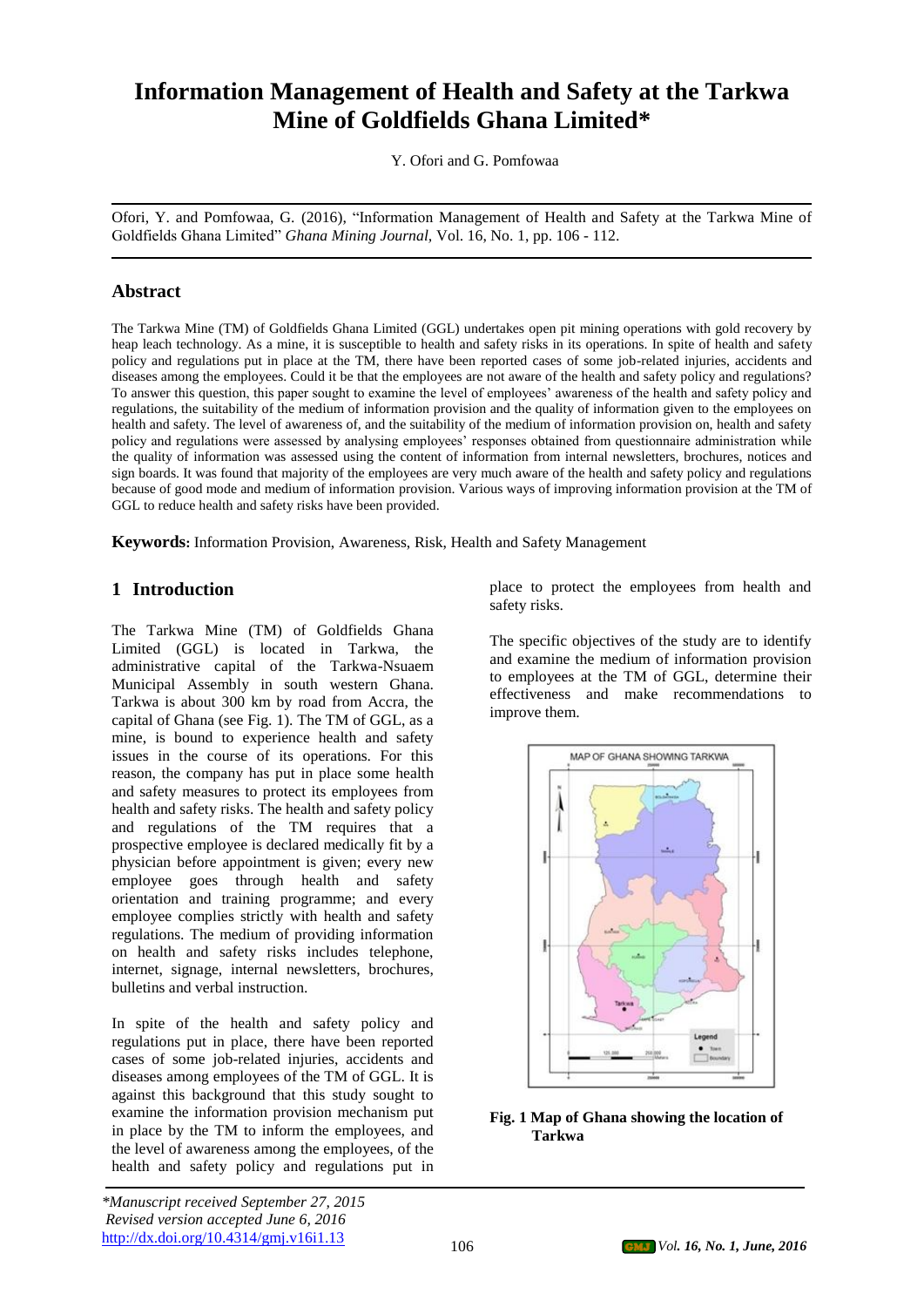## **1.2 The Concepts of Information, Information Management and Risk**

Information has several dimensions. It means different things to different people. Some regard it as news while others regard it as facts and yet others regard it as data. Aina (2004) enumerated thirty (30) definitions of information, some of which include:

- (i) Increasing the state of knowledge of a recipient;
- (ii) Resolving uncertainty;
- (iii) Adding value in decision making;
- (iv) A physical surrogate of knowledge;
- (v) All published and unpublished knowledge about a given subject; and
- (vi) Body of knowledge.

The ambiguities in the meaning of information are underscored by Buckland (1991) when he characterised information to be a process, or knowledge. Information as a process means it is performing the function of informing, which involves transmitting message from a source to a destination. Information as knowledge is when it is performing the role of imparting knowledge to an individual, where it reduces uncertainty. Under the above circumstances the information is intangible. The other aspect of information is the intellectual content of physical object such as documents. This refers to information that has been recorded onto a medium that can be accessed and used by individuals. These include books, journals, microforms, , banners, sign posts, websites and the like.

According to Senn (1982) information is data that has been processed into a form that is meaningful to the recipient or the user, and is of real or perceived value in current or prospective decision process. In the context of communication the word 'information' is seen to be linked to the method by which we obtain data. Thus, one person gives information to another, who thereby becomes informed. Information is also defined as knowledge given or perceived of some fact or circumstance. Both definitions enumerated above sum up to one thing, that is, information aids decision making to reduce uncertainty.

Aina (2004) gave the relationship between data, information, knowledge and wisdom. According to him, data is raw and unprocessed, information is processed data from which meaning arises and it is communicated. When information is communicated, it is translated into knowledge of the recipient and may remain tacit or explicit. Tacit knowledge is the type of knowledge that remains in the head of individuals while explicit knowledge is the type of knowledge that has been recorded in a medium for all to access. Wisdom is knowledge

applied to the benefit of society. From the above, the continuum data  $\rightarrow$  information  $\rightarrow$  knowledge  $\rightarrow$  wisdom can be deduced. According to Senn (1982), information is characterised by such attributes as accuracy, form, frequency, breath, origin, time horizon, relevance, completeness, and<br>timeliness. Absence of any of these attributes timeliness. Absence of any diminishes the worth of the information. This assertion is presented by Haag (2005) as shown in Fig. 2. Robek (1995), touching on the importance of information, indicated that people use information to protect themselves against occupational hazards.

There must also be a means of acquiring information by both management and staff. Information, being a great asset to any organisation, has to be made available to the right person, at the right time, at the right place, in the right form and with the right content.





Every functioning information system rests on proper information management practices. Information management is often defined as the administration, its use and dissemination, and the application of theories and techniques of information science to create, modify or improve information handling systems (Robek et al 2002). They argue that the degree of success of organizations and the people who work for them depends on how well they manage their information resources. Contributing to the debate on the challenges of information management, Nyoni (1998) indicated that in Africa information management has not escaped some of the pitfalls that most development initiatives have fallen into.

The term 'risk', in this context, is defined as the chance or probability that a person will be harmed or experience an adverse health effect if exposed to a hazard. Enumerating some of the risk exposures

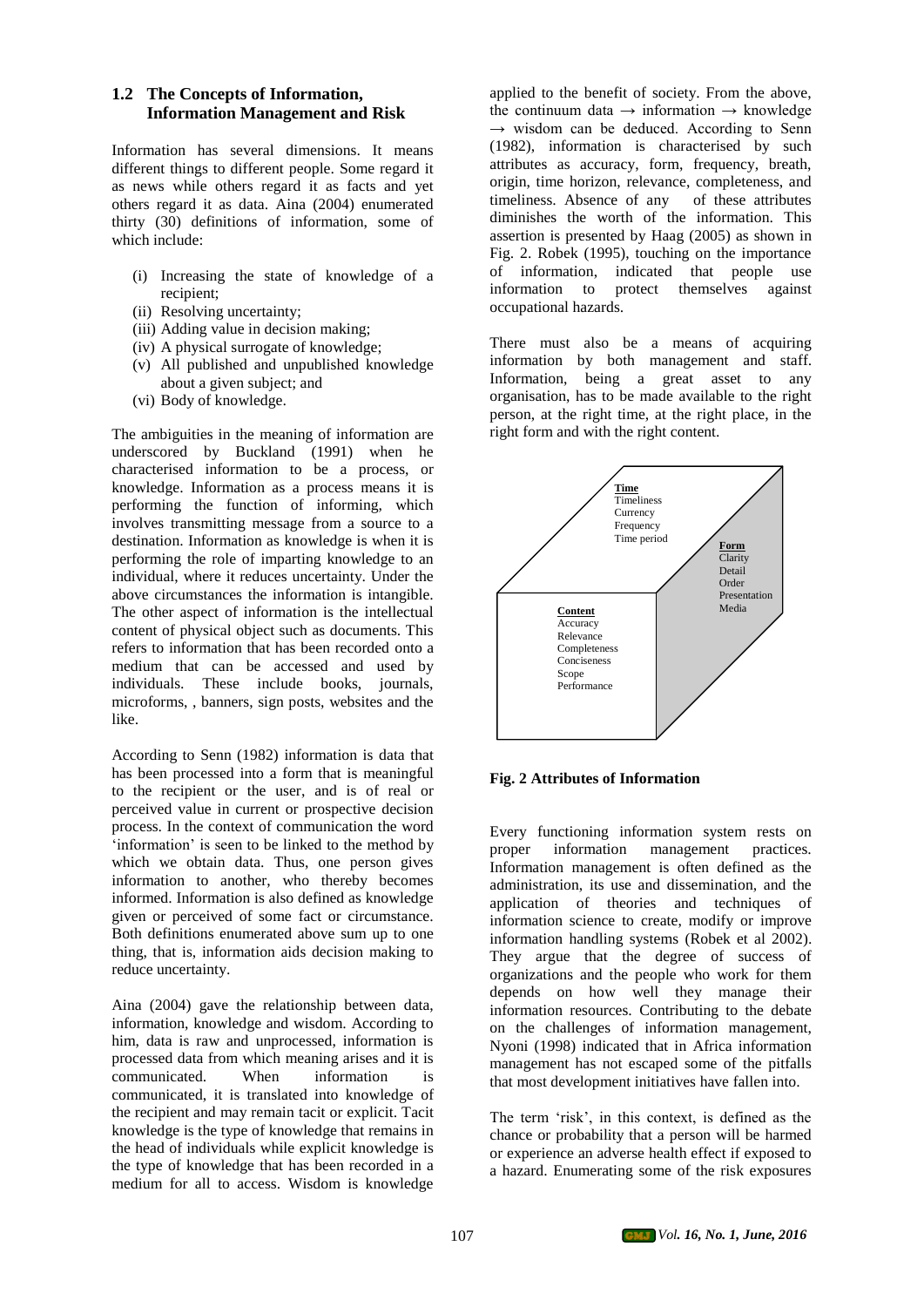to a company, Reida (2008) mentioned that they include human resource loss exposures, part of which comprises job-related injuries, accidents and diseases experienced by employees. The issue of risk cannot be avoided. It can only be minimised and/or transferred. There is an inverse relationship between information provision and occurrence of risk. As information provision improves, the occurrence of risk reduces, and vice versa.

# **2 Resources and Methods Used**

The sources of information used for the study were both primary and secondary. The primary sources consisted of data obtained from the administration of questionnaire, and the secondary sources were internally generated documents like newsletters, reports, brochures, notices, signage and bulletins. The questionnaire administration was used to collect primary data because data received from the responses of the employees would serve as a true reflection of what actually pertains in the mine as far as information provision is concerned. The secondary sources were used since they were emanating from management, and would determine how information is assimilated by the employees of the company.

The TM of GGL has a total of 3000 employees already stratified into the senior staff category numbering 1000 and junior staff category numbering 2000 For this study, five percent (5%) of each category was set to be the sample size randomly selected, as it is regarded as an acceptable percentage to be used as a sample size (Saunders *et al,* 2012). The questionnaire was structured based on the objectives of the study. One senior staff and one junior staff of the TM of GGL were engaged to administer 150 sets of the questionnaires. The senior staff administered 49 sets to colleagues senior staff while the junior staff administered 101 to colleagues junior staff. All the sets of questionnaires were retrieved within two weeks. Open-ended and closed-ended<br>questionnaires were administered to the questionnaires were administered to the respondents to solicit the required information from them.

Responses drawn from the questionnaire were coded, captured and analysed by the use of Statistical Package for Social Sciences (SPSS) software as it is very suitable for social research of this nature. Simple tables and graphs were generated from the data and analysed.

## **3 Results and Discussion**

## **3.1 Qualifications of Respondents**

The level of education of the employees determines the form in which information should be packaged

for delivery. The study therefore sought to find out the educational qualifications and levels of the respondents; the result is shown in Table 1.

|  |  | <b>Table 1 Qualifications of Respondents</b> |
|--|--|----------------------------------------------|
|--|--|----------------------------------------------|

|                                            | <b>Category of staff</b>      |                               |               |
|--------------------------------------------|-------------------------------|-------------------------------|---------------|
| <b>Educational</b><br><b>Oualification</b> | <b>Senior</b><br><b>Staff</b> | <b>Junior</b><br><b>Staff</b> | <b>Total</b>  |
| Tertiary                                   | 44                            |                               | 44            |
|                                            | $(91.7\%)$                    |                               | $(13.6\%)$    |
| Post Secondary                             |                               |                               | $\mathcal{L}$ |
| Certificate                                | $(2.1\%)$                     | $(1.0\%)$                     | $(1.3\%)$     |
| $SSEE/10'$ &A                              | $\mathcal{L}$                 | 48                            | 50            |
| Levels                                     | $(4.2\%)$                     | $(47.6\%)$                    | $(49\%)$      |
| Primary/JSS/MSL                            |                               | 50                            | 51            |
|                                            | $(2.1\%)$                     | $(49.5\%)$                    | $(34\%)$      |
| No formal education                        |                               | $\mathfrak{D}$                | $\mathcal{L}$ |
|                                            |                               | $(2.0\%)$                     | $(1.3\%)$     |
| Total                                      | 48                            | 101                           | 149           |
|                                            | $(100\%)$                     | (100%)                        | $(100\%)$     |

It was observed that 91.7% of the senior staff had tertiary educational qualifications while in the case of the junior staff close to half of them (49.5%) had basic and general education. Information delivery systems for the employees therefore should vary as their mental capacities to assimilate information differed. For this reason, health and safety risk information is provided to the employees in languages that can be understood by all. It was observed that the use of English, Akan and other foreign languages, such as French, together with the use of images and writings on sign boards in providing health and safety risk information, appeared to be understood and appreciated by the employees.

## **3.2 Employees' Awareness of Health and Safety Policy and Regulations**

One of the objectives of the study was to examine the employees' awareness of health and safety policy and regulations of the TM of GGL. It was found out that the mine had a health and safety policy and regulations, and that all senior staff  $(100%)$  and 99 (98.6%) junior staff employees were aware of the existence of the policy. There were 2 (2.19%) junior staff however, who were not aware of the existence of the health and safety policy and regulations, a potential recipe for the occurrence of job-related injuries, accidents and diseases (Strickland and Thompson, 1998). Management therefore has to do more in the area of creation of awareness among all employees.

Every company, and for that matter the TM of GGL must have a health and safety policy and regulations, the content of which must be accessible to all employees of the Mine. The study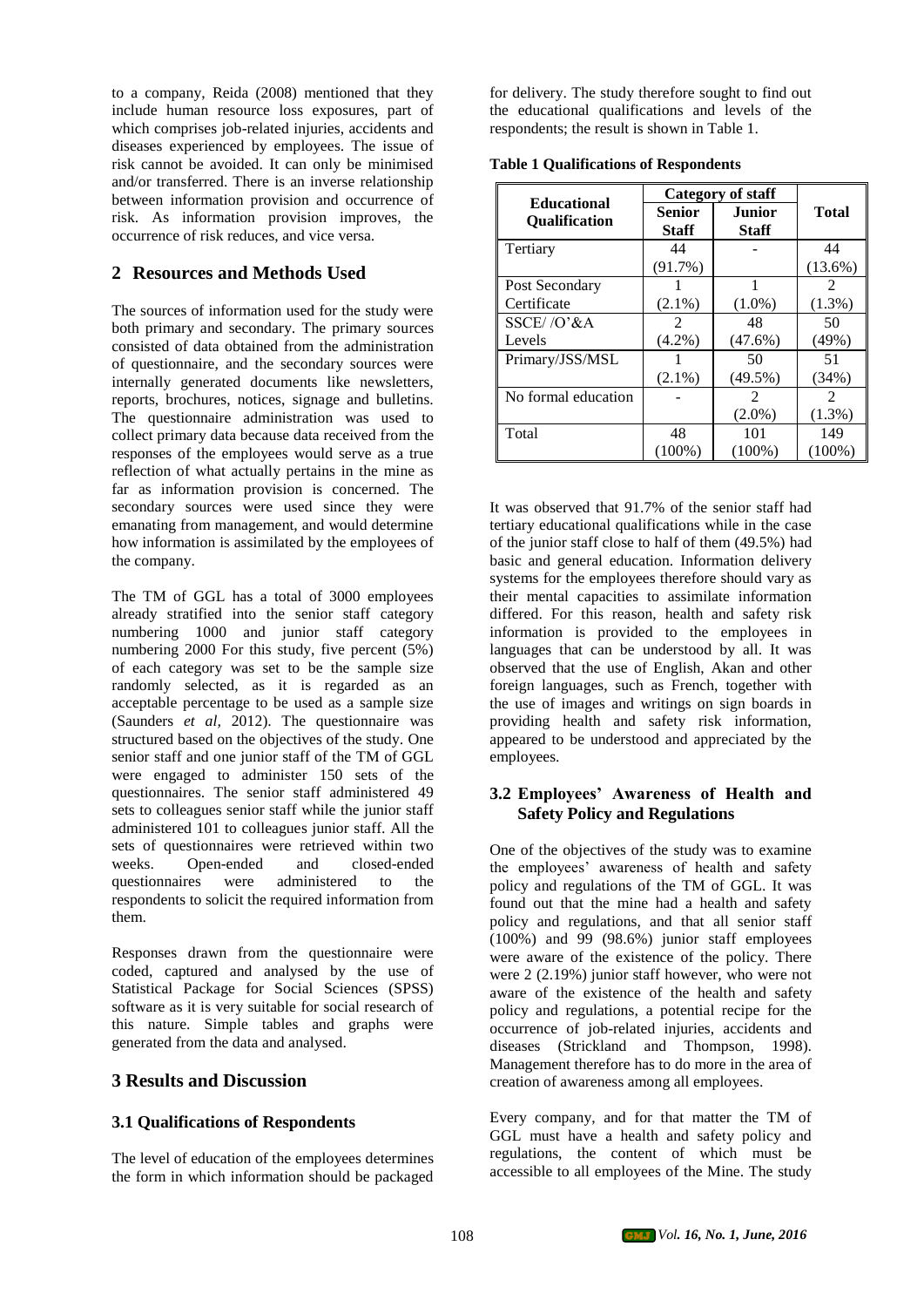sought to find out from the respondents their source of knowledge of the health and safety policy and regulations. The responses gathered indicated that the employees were aware. And with regard to their source of knowledge 97% and 53% of senior and junior staff respectively indicated that their source of knowledge was the Risk Management Department of the mine as contained in Table 2. This suggests that the Risk Management Department of the TM of GGL plays crucial role as far as provision of information on health and safety risks is concerned.

| Source of                  | <b>Category of Staff</b>      |                        |                  |
|----------------------------|-------------------------------|------------------------|------------------|
| Knowledge                  | <b>Senior</b><br><b>Staff</b> | Junior<br><b>Staff</b> | <b>Total</b>     |
| Colleagues                 |                               | 25<br>$(25.0\%)$       | 25<br>(17.6%)    |
| Information<br>Centre      | $(2.4\%)$                     | 22<br>$(22.0\%)$       | 23<br>$(16.2\%)$ |
| Risk<br>Management<br>Dept | 41<br>(97.6%)                 | 53<br>$(53.0\%)$       | 94<br>$(66.2\%)$ |
| Total                      | 42<br>$(100\%)$               | 100<br>$(100\%)$       | 142<br>$(100\%)$ |

**Table 2 Sources of Knowledge of Health and Safety Policy and Regulations**

#### **3.3 Methods of Information Provision**

There are various platforms used to provide information to employees on their health and safety. The study found out from the respondents which platform was mostly used. Their responses are summarised in Table 3.

**Table 3 Platforms for Providing Health and Safety Information**

| Form of                                   | <b>Category of Staff</b> |                 |                |
|-------------------------------------------|--------------------------|-----------------|----------------|
| Training                                  | Senior<br>Staff          | Junior<br>Staff | <b>Total</b>   |
| Workshops                                 | 8                        | 24              | 32             |
|                                           | (16.7%)                  | $(24.5\%)$      | $(21.9\%)$     |
| Departmental                              | 17                       | 29              | 46             |
| forum                                     | $(35.4\%)$               | $(29.6\%)$      | (31.5%)        |
| On-the-job                                | 5                        | 33              | 38             |
|                                           | $(10.4\%)$               | (33.7%)         | $(26.0\%)$     |
| Workshop,<br>Seminar and<br>$on$ -the-job | $(2.1\%)$                | 5<br>$(5.1\%)$  | 6<br>$(4.1\%)$ |
| Seminars and                              |                          | $\mathfrak{D}$  | $\mathcal{L}$  |
| on-the-job                                |                          | $(2.0\%)$       | $(1.4\%)$      |
| Workshop and<br>on-the-job                |                          | $(1.0\%)$       | 1<br>$(0.7\%)$ |
| Workshops                                 | 17                       | 4               | 21             |
| and Seminars                              | $(35.4\%)$               | $(4.1\%)$       | $(14.4\%)$     |
| Total                                     | 48                       | 98              | 146            |
|                                           | $(100\%)$                | $(100\%)$       | $(100\%)$      |

From the responses in Table 3, the senior staff<br>indicated that workshops, seminars and workshops, seminars and departmental forums were mostly used to provide health and safety risks information to them. Among the junior staff on the other hand, they indicated that on- the- job training and departmental forum were used as the platform to provide health and safety risk information to them. This presupposes that there is a variety of ways through which health and safety risk information is provided to employees of the TM of GGL, though verbal instruction was the predominant medium.

These methods of information provision were found to be useful to the employees when they were asked to rate the quality of health and safety risk information given to them. Wlodowski (1985) has said that people learn trades in a masterapprentice relationship, and most of what they learn is on-the-job training. He therefore rates onthe-job training above the other means of health and safety information provision.

#### **3.4 Frequency of Health and Safety Training Programmes**

Information provision for employees to equip them with awareness of the hazard associated with their work environment should be an ongoing process and regularly organised so that employees would be constantly reminded to be health and safety conscious. The study sought to seek from the respondents the frequency at which health and safety training programmes was organised for them. It was observed, as in Table 4, that close to half the respondents (48%) indicated that health and safety training programmes was organised for them on a quarterly basis.

| <b>Table 4 Frequency of Training Programmes</b> |                   |  |  |  |
|-------------------------------------------------|-------------------|--|--|--|
| Troining                                        | Category of Staff |  |  |  |

| <b>Training</b> | <b>Category of Staff</b> |                     |  | <b>Total</b> |
|-----------------|--------------------------|---------------------|--|--------------|
| <b>Interval</b> | <b>Senior Staff</b>      | <b>Junior Staff</b> |  |              |
| 1 Monthly       | $12(25.0\%)$             | 19(20.4%)           |  | $31(22.0\%)$ |
| Quarterly       | 31 (64.0%)               | 38(40.9%)           |  | 69(48.9%)    |
| 6 Monthly       |                          | $10(10.8\%)$        |  | $10(7.1\%)$  |
| Irregularly     | $4(8.3\%)$               | $26(28.0\%)$        |  | 30(21.3%)    |
| Annually        | $1(2.1\%)$               |                     |  | 1(0.7%)      |
| Total           | 48 (100%)                | 93 (100%)           |  | 141(100%)    |

The timeliness of health and safety risk information provided to employees is very crucial. It was observed that it was appropriate for them to be equipped with health and safety risk information before and during work. The reason is that it would help them to prevent injuries and other forms of accidents.

The study revealed that the employees (74%) received health and safety risk information before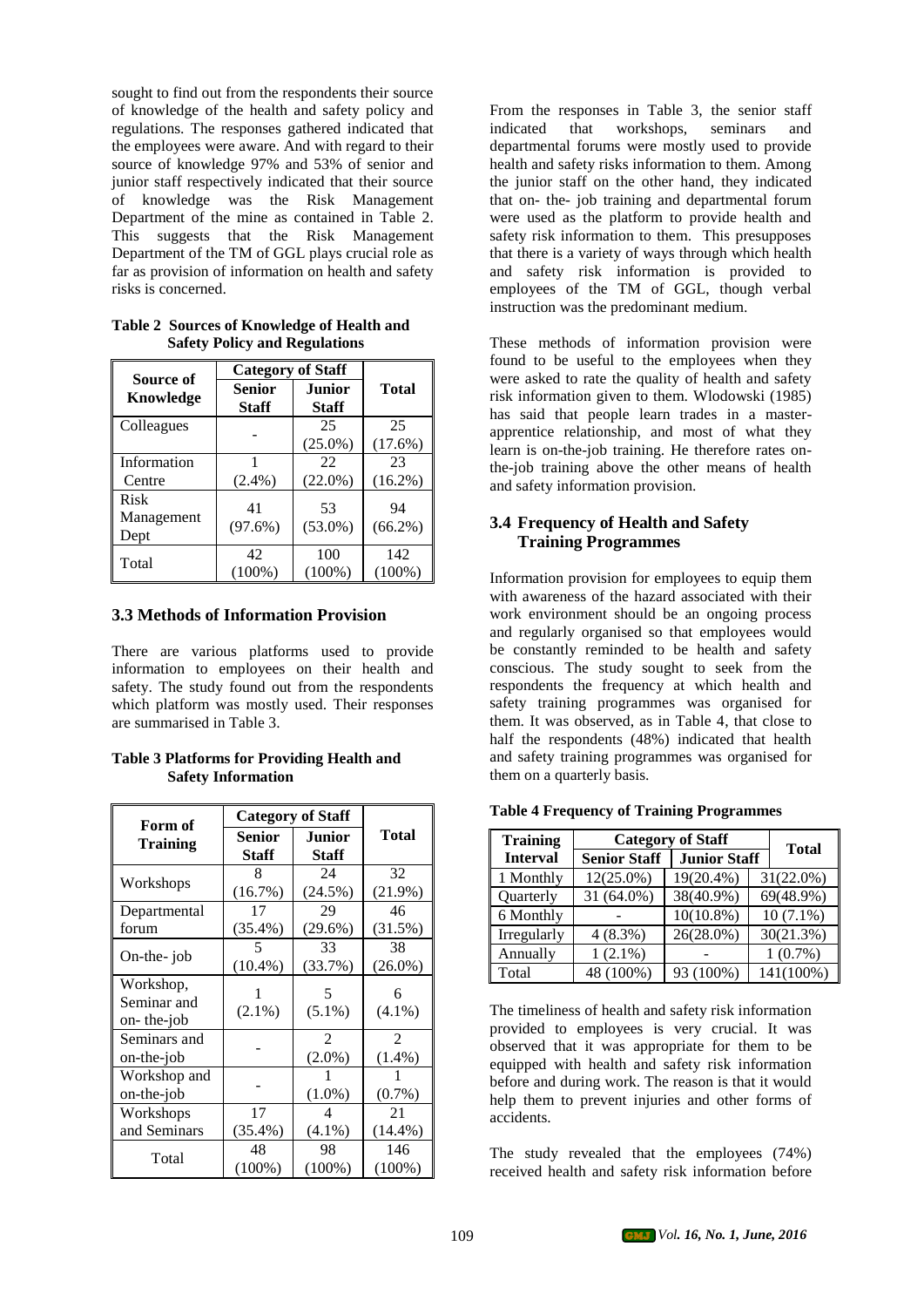they started their daily routine work, while 25% of them indicated that they received health and safety risk information before and during work. It could therefore be seen that providing needed health and safety information to employees while working was non prevalent. The result of this has sometimes been incidents of accidents and injuries, and sometimes deaths of employees as reported by Turner (2010), which becomes a cause for concern. Information therefore needs to be provided to an employee while working as well to keep him on the alert always.

#### **3.5 Medium and Language of Information Provision**

When information is provided to an individual or group, it must be well understood in order to serve its purpose. For this reason the language of instruction should be very convenient and understandable to the recipient. The study therefore sought to find out the language used to provide health and safety risk information to employees at the mine. Their responses are as summarised in Table 5.

#### **Table 5 Languages of Information Communication**

|                        | <b>Category of Staff</b> |                               |                  |
|------------------------|--------------------------|-------------------------------|------------------|
| Language               | Senior<br>Staff          | <b>Junior</b><br><b>Staff</b> | Total            |
| English                | $(19.0\%)$               | 48<br>(48.5%)                 | 56(39.7%)        |
| Akan and<br>French     |                          | 2<br>$(2.0\%)$                | $2(1.4\%)$       |
| English<br>and<br>Akan | 34<br>$(81.0\%)$         | 49<br>$(49.5\%)$              | 83<br>$(58.9\%)$ |
| Total                  | 42<br>$(100\%)$          | 99<br>$(100\%)$               | 141<br>$(100\%)$ |

From the responses obtained from the respondents, both junior and senior staff indicated that health and safety risk information was provided to them in both English language and local Akan languages. This is seen to be a good practice as a section of the employees who are not well-versed in one of the languages would benefit from the other. A visit to the mine also revealed that in some cases information is provided in French language as well for whom it may concern as confirmed in signage (see Fig. 3). The medium and language through which health and safety risk information was provided were found to be generally good, and the employees were satisfied with them. The medium of information communication includes telephone, internet, internal newsletters, brochures and signage.



#### **Fig. 3 Safety signage**

The erection of sign boards to provide information to employees was also found to be a powerful tool as they are self explanatory, and mostly do not need very high educational level to understand them.

#### **3.6 Quality of Information**

Information, as already stated, must possess certain qualities if it is to serve its purpose effectively. Such qualities include relevance, correctness, accuracy, precision, completeness, timeliness, usability, accessibility, consistency and clarity. In this regard, the respondents were requested to rate those qualities as far as information provision on health and safety policy and regulations was concerned. They were required to rate the qualities on a scale of 1 to 5 under 'Very Low', 'Low', 'Moderate', 'High' and 'Very High. The results are shown in Fig. 4.



**Fig. 4 Rated Quality of Information**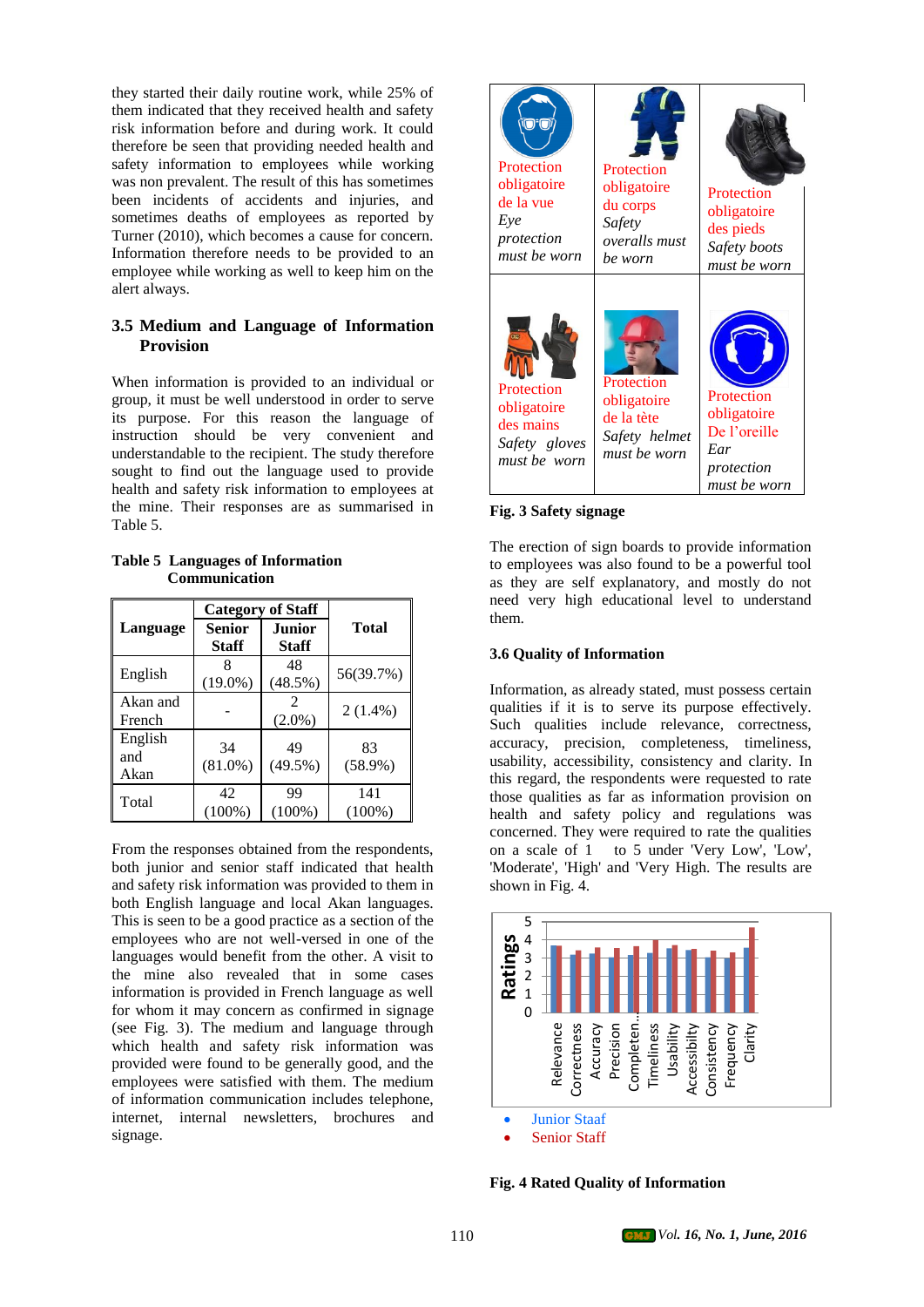The responses gathered indicated that both senior and junior staff (100%) rated the qualities between 3.0 and 4.69, that is, between 'moderate' and 'very high'. This means that health and safety risk information provided in the mine met the required qualities. The employees contended that at least health and safety risk information provided helped prevent accidents and other forms of injuries.

# **3.7 Types of Injuries**

Injuries and accidents that have been occurring at the TM of GGL have been of various dimensions. The following types of injuries are identified in a mine: l*ost time injuries* refer to those injuries that restrict the injured person from duty for at least a day; *medical treated injuries* are those injuries in which medical attention is given for the injured person to return to post; *minor injuries* are injuries to tendons, ligaments, or muscles which does not result in serious impairment to the injured person (Anon, 2009c)*; medical injuries* are any untoward harm associated with a therapeutic or diagnostic health care intervention and no preliminary screen (Wlodowski, 1985); t*otal injuries* are those caused by work injury or illness other than death that permanently or totally incapacitate a worker from following any gainful occupation, or that results in the loss, or the complete loss of use, of any combination of arms, legs, feet or eyes (Anon, 2009b). One other injury worthy of mentioning is *fatal injuries,* which are injuries that cause death of individuals, or that is threatening enough to terminate the lives of individuals.

The study revealed, as shown in Table 6, that *cuts* are the most prevalent injuries (66% of the respondents), followed by the combination of *cuts* and *amputation* (14.7% of the employees). This means that lost time injuries and total injuries do occur in the mine, even though a total of 108 employees (81.2%) indicated that they did occur irregularly.

From Table 7, 79.6% and 33% respondents of senior and junior staff respectively indicated that health and safety risk information provided them had been very significant or useful in reducing injuries and other forms of accidents.

#### **Table 6 Prevalent Job related Injuries**

|                                   | <b>Category of Staff</b> |                                          |                |
|-----------------------------------|--------------------------|------------------------------------------|----------------|
| Injury                            | Senior<br><b>Staff</b>   | Junior<br>Staff                          | Total          |
| Cuts                              | 39                       | 60                                       | 99             |
|                                   | $(79.6\%)$               | $(59.4\%)$                               | $(66.0\%)$     |
| Amputations                       | 6                        | 16                                       | 22             |
| and Cuts                          | $(12.2\%)$               | $(15.8\%)$                               | (14.7%)        |
| Cutsand                           |                          | 15                                       | 16             |
| <b>Burns</b>                      | $(2.0\%)$                | $(14.9\%)$                               | $(10.7\%)$     |
| Amputations,<br>Cuts and<br>Burns | 3<br>$(6.1\%)$           | $\mathcal{D}_{\mathcal{L}}$<br>$(2.0\%)$ | 5<br>$(3.3\%)$ |
| Burns                             |                          | 4                                        | 4              |
|                                   |                          | $(4.0\%)$                                | $(2.6\%)$      |
| Amputation                        |                          | $2(2.0\%)$                               | $2(1.3\%)$     |
| Amputation                        |                          |                                          |                |
| and Burns                         |                          | $(1.0\%)$                                | $(0.7\%)$      |
| Total                             | 49                       | 101                                      | 150            |
|                                   | $(100\%)$                | $(100\%)$                                | $(100\%)$      |

**Table 7 Information Provision and Accident Reduction**

| Degree of        | <b>Category of Staff</b> |               |              |
|------------------|--------------------------|---------------|--------------|
| <b>Accident</b>  | <b>Senior</b>            | <b>Junior</b> | <b>Total</b> |
| <b>Reduction</b> | <b>Staff</b>             | <b>Staff</b>  |              |
|                  | 39                       | 33            | 72           |
| Very Significant | $(79.6\%)$               | (33.7%)       | $(49.0\%)$   |
|                  | 10                       | 37            | 47           |
| Significant      | $(20.4\%)$               | $(37.8\%)$    | $(32.0\%)$   |
|                  |                          | 22            | 22           |
| Moderate         |                          | $(22.4\%)$    | $(15.0\%)$   |
|                  |                          |               |              |
| Insignificant    |                          | $(6.1\%)$     | $(4.1\%)$    |
|                  | 49                       | 98            | 147          |
| Total            | $(100\%)$                | $(100\%)$     | $(100\%)$    |

# **3.8 Suggestions from the study for improvement**

To improve information provision on health and safety management at the mine, the following recommendations are provided:

(i) Provision of educational development opportunities for employees, especially the junior staff, should be encouraged at the mine. Management should sponsor the junior staff with general and basic education to pursue further studies in health and safety programmes, and to attend more seminars and conferences so that they would be more equipped with the required knowledge and skill. If this is done the